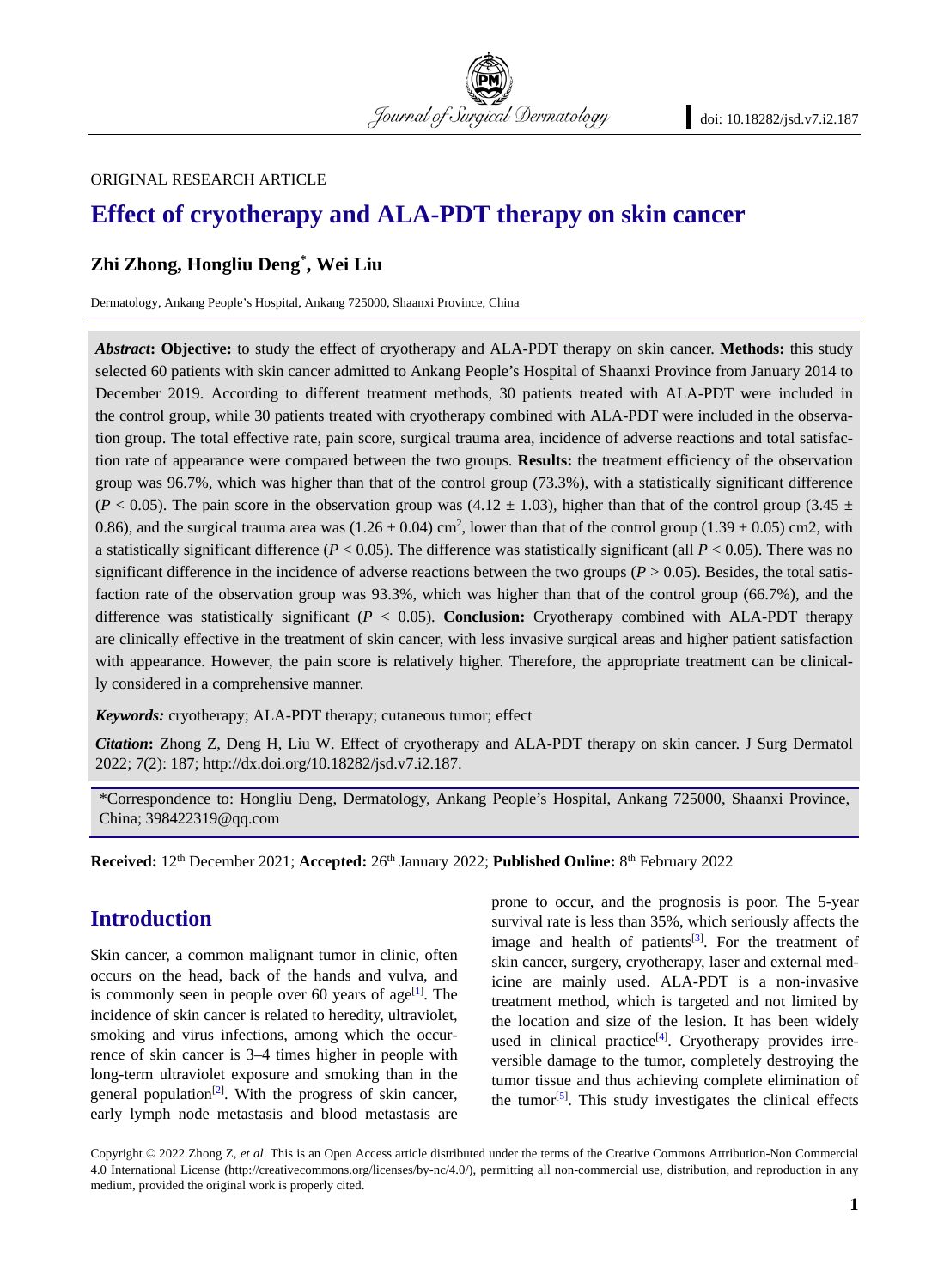of cryotherapy in combination with ALA-PDT therapy in patients with skin cancer.

## **Materials and methods**

#### **General materials**

This study selected 60 patients with skin cancer admitted to Ankang People's Hospital of Shaanxi Province from January 2014 to December 2019. According to different treatment methods, 30 patients treated with ALA-PDT were included in the control group, while 30 patients treated with cryotherapy combined with ALA-PDT were included in the observation group. Inclusion criteria: 1) All patients were diagnosed as skin cancer by pathological examination. 2) None of the patients had distant metastases. 3) Patients received no treatment prior to joining the group. 4) Patients and their families signed informed consent. 5) The study was approved by the Hospital Medical Ethics Committee. Exclusion criteria: 1) Patients with other malignant tumors. 2) Patients with photosensitive diseases or allergy to photosensitizers. 3) Patients with mental disorders. 4) Patients in pregnancy and lactation. In the control group, there were 14 males and 16 females. Their age ranges from 45–76 (61.25  $\pm$ 3.41) years, and the skin lesion area was  $0.8-5.3$  (3.12  $\pm$  $(0.85)$  cm<sup>2</sup>. Site: head and face 20 cases, limbs 8 cases, trunk 2 cases. Pathological type: basal cell carcinoma 18 cases, squamous cell carcinoma 12 cases. In the observation group, there are 16 males and 14 females. Their age ranges from  $45-76$  (60.85  $\pm$  3.13) years, and the skin lesion area was  $0.8 - 5.3$  (3.25  $\pm$  0.88) cm<sup>2</sup>. Site: head and face 19 cases, limbs 9 cases, and trunk 2 cases. Pathological type: basal cell carcinoma 17 cases, and squamous cell carcinoma 13 cases. There was no significant difference in the general data between the two groups (*P* > 0.05), indicating comparability.

#### **Therapies**

(1) The patients in the control group were treated with ALA-PDT therapy, and the skin lesions of the patients were disinfected. If the scab was soaked in normal saline for several minutes, the scab, necrotic tissue and exudation were removed. 118 mg of 5-aminolevulinic acid powder was configured into 20% liquid with injection water, and then injected into the special cotton patch, and the cotton patch was fully infiltrated. The application range was more than 10 mm at the edge of the lesion visible to the naked eye. The external polyethylene thin film was used to seal the package, and the gauze was covered and fixed with plastic cloth. Then, the color plastic film was deepened to avoid light. After the patient was sealed in dark for 3 hours, the envelope was removed, the secretion and residual pharmaceutical solution were removed, and the infrared ray was used for irradiation. The infrared probe was 5–10 cm away from the lesion, and the power was  $60-80$  mW/cm<sup>2</sup>. The irradiation lasted for 30 minutes. Multiple light spots could be used for patients with multiple lesions or large areas. (2) The patients in the observation group were treated with cryotherapy combined with ALA-PDT, and routine disinfection was performed on the skin lesions of the patients. The skin lesions were repeatedly frozen and thawed by liquid nitrogen cotton swab until 0.2 cm of micro-red on the edge of the skin lesions. Then, ALA-PDT was immediately used, and the specific operation was the same as that of the control group. Both groups were treated 3–6 times, once every two weeks.

#### **Observation index**

1) The treatment efficacy of the two groups was compared. The assessment criterion included: complete remission: complete disappearance of lesions, pigmentation only, no pathological changes on histopathological examination; partial remission: lesions reduced by  $20\% - 99\%$ ; invalid: lesions reduced by  $\langle 50\% \rangle$ ; effective rate = (complete remission + partial remission)/total number of cases  $\times$  100%. 2) The pain scores, surgical wound area and incidence of adverse reactions were compared between the two groups. Pain scores were evaluated using a visual analogue scale, with a score of 0 indicating no pain and 10 indicating very painful. Adverse reactions include local erosion, local edema, exudation and pigmentation. 3) Comparing the appearance satisfaction level of the patients in the two groups, which was divided into three levels of being satisfactory, fair and unsatisfactory. Total satisfaction rate  $=$  (satisfacotry + fair) total number of cases  $\times$  100%.

#### **Statistical method**

SPSS 22.0 statistical software was used for data processing. The measurement data were expressed as mean  $\pm$  standard deviation ( $\overline{x} \pm s$ ), and *t* test was performed for comparison between groups. Count data were expressed as  $\%$ .  $x^2$  test was performed the comparison between groups, and  $P < 0.05$  indicated that the difference was statistically significant.

## **Results**

1) Comparison of treatment efficiency between the two groups: the efficiency of the observation group was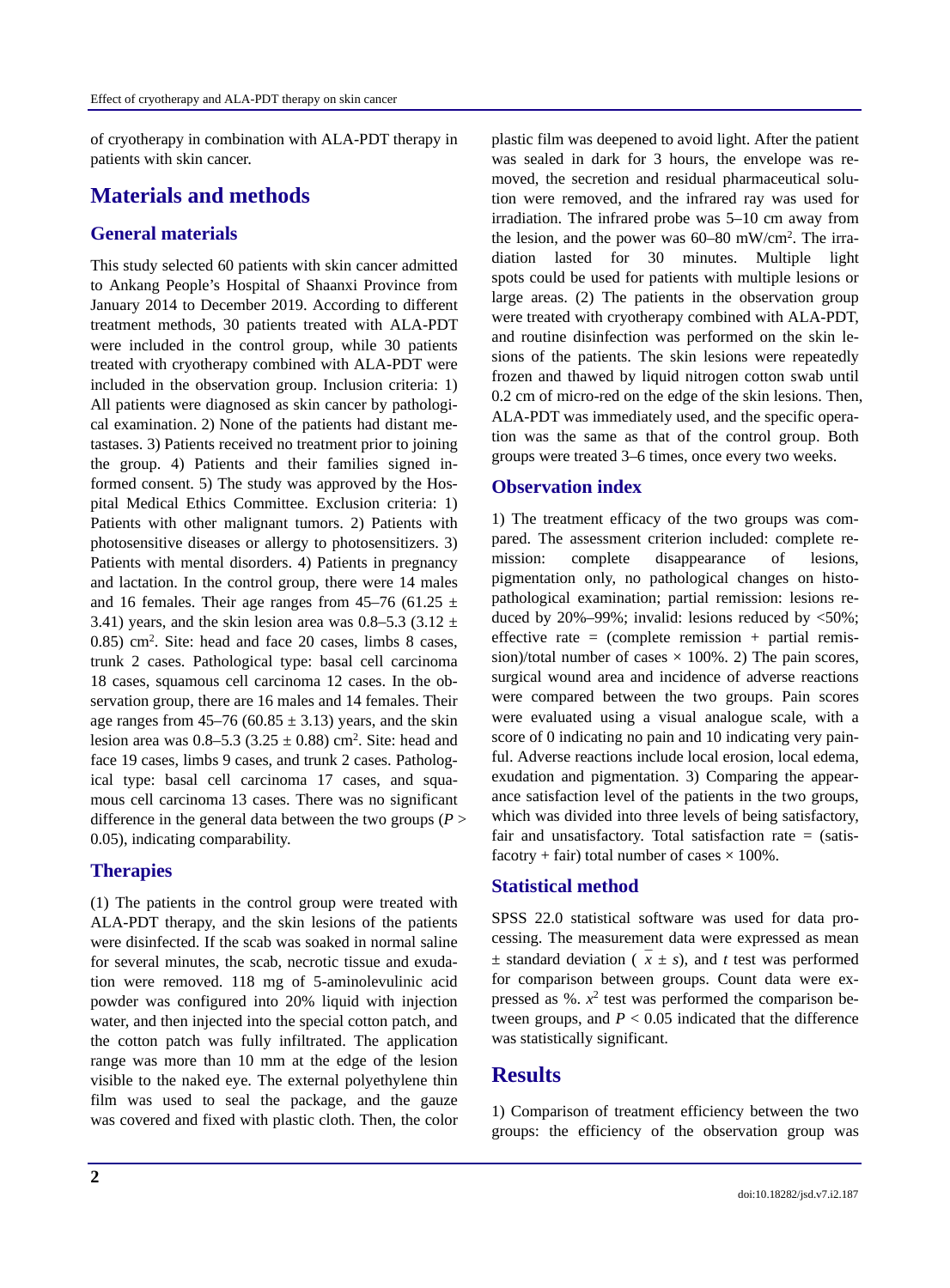96.7%, which was higher than that of the control group (73.3%), and the difference was statistically significant (*P* < 0.05, as shown in **Table 1**).

2) Comparison of pain score, surgical trauma area and incidence of adverse reactions between the two groups: the pain score of the observation group was higher than that of the control group, and the surgical trauma area was lower than that of the control group, with statistically significant differences (all *P* < 0.05, **Table 2**). The difference in the incidence of adverse reactions between the two groups was not statistically significant ( $P > 0.05$ ).

3) Comparison of appearance satisfaction between two groups: the overall satisfaction rate of the observation group was 93.3%, which was higher than 66.7% of the control group, and the difference was statistically significant ( $P < 0.05$ , Table 3).

Table 1. Comparison of treatment efficiency between the two groups [case  $(\%)$ ]

| Group             | Case(s) | <b>Complete remission</b> | <b>Partial remission</b> | <b>Invalid</b> | <b>Effective rate</b> |
|-------------------|---------|---------------------------|--------------------------|----------------|-----------------------|
| Observation group | 30      | 12(40.0)                  | 10(33.3)                 | 8(26.7)        | 22(73.3)              |
| Control group     | 30      | 20(66.7)                  | 9(30.0)                  | 1 (3.3)        | 29(96.7)              |
|                   |         |                           |                          |                | 6.41                  |
|                   |         |                           |                          |                | 0.03                  |

**Table 2.** Comparison of pain score, surgical trauma area and incidence of adverse reactions between the two groups ( $\overline{x} \pm s$ )

| Group             | Case(s) | Pain score      |                 | Surgical trauma area Incidence of adverse reactions |
|-------------------|---------|-----------------|-----------------|-----------------------------------------------------|
| Control group     | 30      | $3.45 \pm 0.86$ | $1.39 \pm 0.05$ | 9(30.0)                                             |
| Observation group | 30      | $4.12 + 1.03$   | $1.26 + 0.04$   | 6(20.0)                                             |
| $t/x^2$           |         | 4.74            | 5.57            | 0.80                                                |
|                   |         | <0.05           | < 0.05          | 0.37                                                |

**Table 3.** Comparison of appearance satisfaction between two groups [case  $(\%)$ ]

| Group             | Case(s) | <b>Satisfactory</b> | Fair    | <b>Unsatisfactory</b> | <b>Total satisfaction rate</b> |
|-------------------|---------|---------------------|---------|-----------------------|--------------------------------|
| Control group     | 30      | 12(40.0)            | 8(26.7) | 10(33.3)              | 20(66.7)                       |
| Observation group | 30      | 22(73.3)            | 6(20.0) | 2(6.7)                | 28(93.3)                       |
| $x^2$             |         |                     |         |                       | 6.67                           |
|                   |         |                     |         |                       | 0.03                           |

# **Discussion**

At present, surgery is still the first choice for skin cancer treatment, which can significantly improve the 5-year survival rate of patients. But for patients with special location and large tumors, there are disadvantages such as greater surgical trauma, incomplete treatment and higher recurrence rate, which are not conducive to the prognosis of patients<sup>[6]</sup>. In this case, ALA-PDT therapy can be used as a preferred treatment, but the penetration of drugs and the limitation of light depth in this method make the treatment ineffective and require combined treatment to achieve satisfactory results<sup>[7]</sup>. Therefore, in this study, cryotherapy combined with ALA-PDT therapy were applied to patients with skin cancer to provide the basis for clinical treatment. The results of this study showed that the pain score of the observation group was higher than that of the control group, and the area of surgical trauma was lower than that of the control verse reactions between the two groups. The total satisfaction rate of the appearance of the patients in the observation group was higher than that of the control group, indicating that the application of cryotherapy and ALA-PDT therapy in skin cancer could improve the clinical therapeutic effect, without increasing the incidence of adverse reactions, and the patients had high satisfaction with the appearance. This is due to the fact that 5 aminolevulinic acid in ALA-PDT therapy can specifically bind to the sulfhydryl group on the surface of tumor cell membrane, which provides the basis for laser irradiation. Laser irradiation can promote the release of genetic materials in tumor cells and induce apoptosis of tumor cells<sup>[8]</sup>. The combination of the two can promote the absorption of necrotic tumor tissue, provide space for the absorption of basement membrane dermal cells, and provide attachment surface for the growth of new granulation tissue, thereby promoting wound healing and im-

group. There was no difference in the incidence of ad-